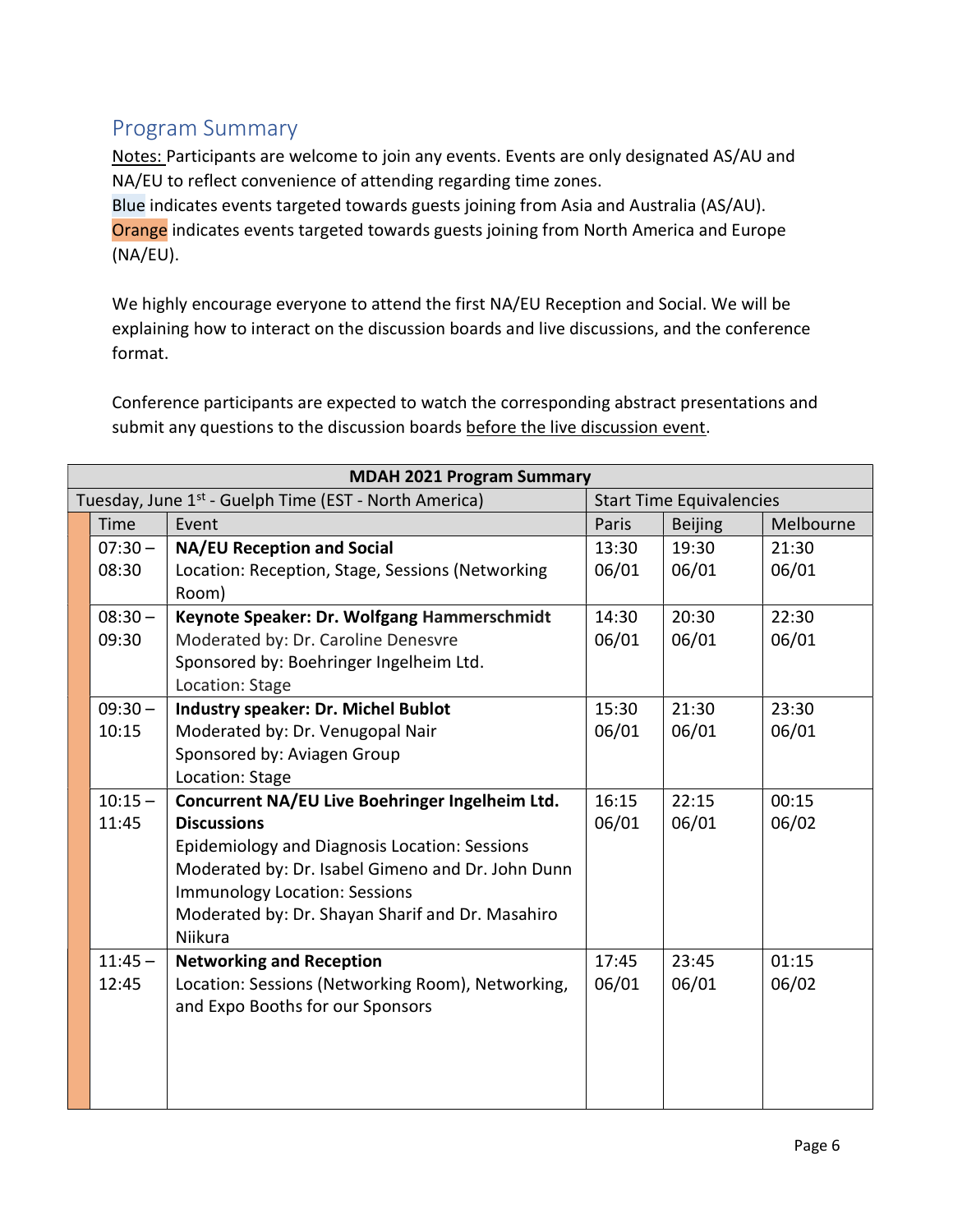|           |                                                                      |                | $-$ June 2 <sup>nd</sup>        | $-$ June 2 <sup>nd</sup> |
|-----------|----------------------------------------------------------------------|----------------|---------------------------------|--------------------------|
| $19:30 -$ | <b>AS/AU Reception and Social</b>                                    | 01:30          | 07:30                           | 09:30                    |
| 20:30     | Location: Reception, Stage, Sessions (Networking<br>Rooms)           | 06/02          | 06/02                           | 06/02                    |
| $20:30 -$ | Concurrent AS/AU Live Boehringer Ingelheim Ltd.                      | 02:30          | 08:30                           | 10:30                    |
| 22:00     | <b>Discussions</b>                                                   | 06/02          | 06/02                           | 06/02                    |
|           | <b>Related Virus-Factors: Sessions</b>                               |                |                                 |                          |
|           | Moderated by: Dr. Stephen Walkden-Brown and Dr.                      |                |                                 |                          |
|           | Aijian Qin                                                           |                |                                 |                          |
| $22:00 -$ | <b>Networking and Reception</b>                                      | 04:00          | 10:00                           | 12:00                    |
| 23:00     | Location: Sessions (Networking Room), Networking,                    | 06/02          | 06/02                           | 06/02                    |
|           | and Expo Booths for our Sponsors                                     |                |                                 |                          |
|           | *Watch Pre-Recorded Keynote Presentations:                           |                |                                 |                          |
|           | Dr. Wolfgang Hammerschmidt, Dr. Michel Bublot,<br>and Dr. Helen Sang |                |                                 |                          |
|           |                                                                      |                |                                 |                          |
|           | Wednesday, June 2 <sup>nd</sup> – Guelph Time (EST – North America)  |                | <b>Start Time Equivalencies</b> |                          |
| Time      | Event                                                                | Paris          | <b>Beijing</b>                  | Melbourne                |
|           |                                                                      |                | $-$ June 2 <sup>nd</sup>        | $-$ June 2 <sup>nd</sup> |
| $07:30 -$ | <b>NA/EU Reception and Social</b>                                    | 13:30          | 19:30                           | 21:30                    |
| 08:30     | Location: Reception, Sessions (Networking Rooms)                     | 06/02          | 06/02                           | 06/02                    |
| $08:30 -$ | Keynote Speaker: Dr. Blossom Damania                                 | 14:30          | 20:30                           | 22:30                    |
| 09:30     | Moderated by: Dr. Karel (Ton) Schat                                  | 06/02          | 06/02                           | 06/02                    |
|           | Sponsored by: Merck/MSD & Co. Inc.                                   |                |                                 |                          |
|           | Location: Stage                                                      |                |                                 |                          |
| $09:30 -$ | Industry Speaker: Dr. Guillermo Zavala                               | 15:30          | 21:30                           | 23:30                    |
| 10:15     | Moderated by: Dr. Maricarmen Garcia                                  | 06/02          | 06/02                           | 06/02                    |
|           | Location: Stage                                                      |                |                                 |                          |
| $10:15 -$ | Concurrent NA/EU Live Merck/MSD & Co. Inc.<br>discussions            | 16:15<br>06/02 | 22:15<br>06/02                  | 00:15                    |
| 11:45     | <b>ILT Vaccination: Sessions</b>                                     |                |                                 | 06/03                    |
|           | Moderated by: Dr. Maricarmen Garcia                                  |                |                                 |                          |
|           | <b>Marek's Vaccination: Sessions</b>                                 |                |                                 |                          |
|           | Moderated by: Dr. Stephen Spatz                                      |                |                                 |                          |
| $11:45 -$ | <b>Networking and Reception</b>                                      | 17:45          | 23:45                           | 01:45                    |
| 12:45     | Location: Sessions (Networking Room), Networking,                    | 06/02          | 06/02                           | 06/03                    |
|           | and Expo Booths for our Sponsors                                     |                |                                 |                          |
|           |                                                                      |                |                                 |                          |
|           |                                                                      |                |                                 |                          |
|           |                                                                      |                |                                 |                          |